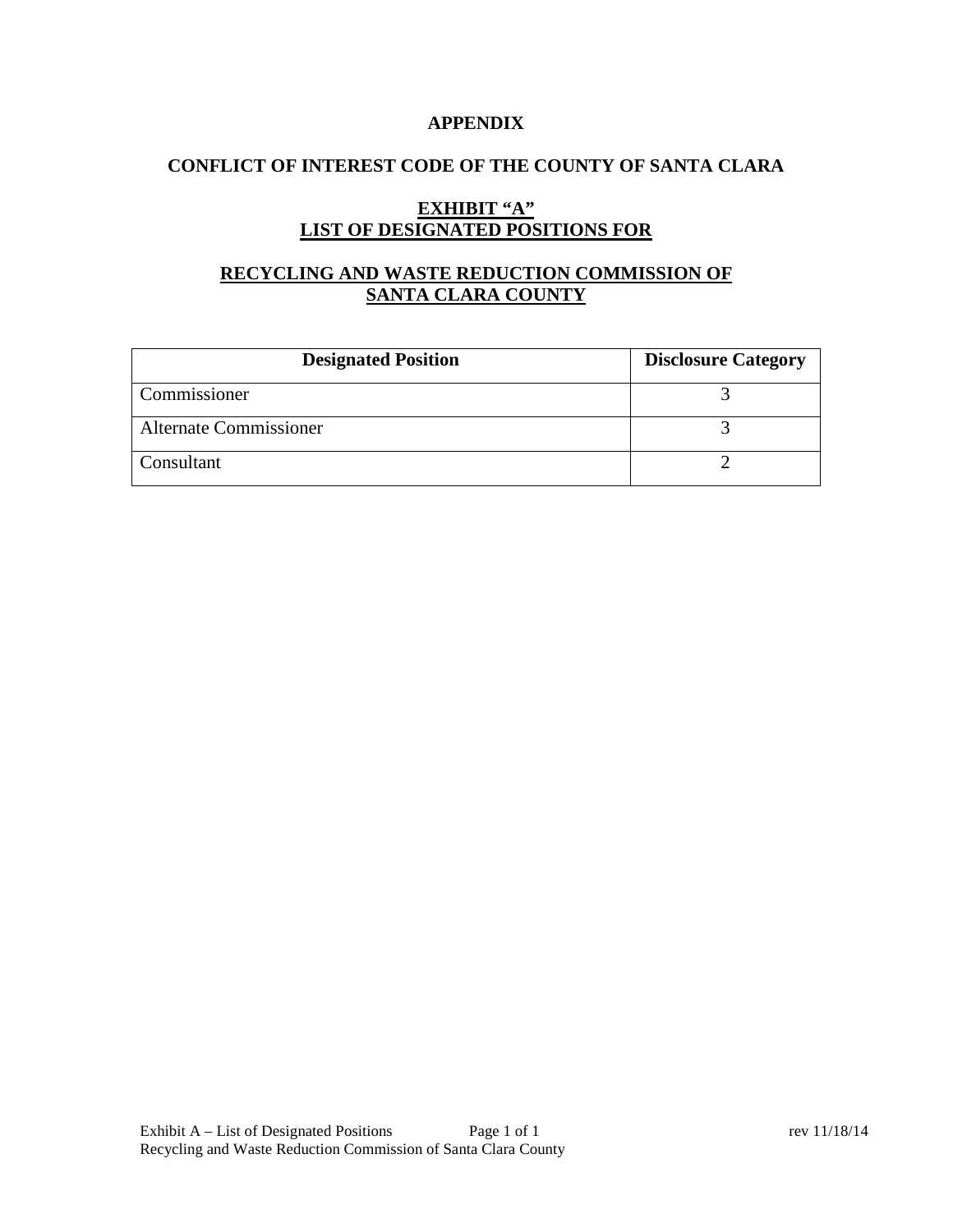#### **APPENDIX**

#### **CONFLICT OF INTEREST CODE OF THE COUNTY OF SANTA CLARA**

### **EXHIBIT "B" DISCLOSURE CATEGORIES FOR**

## **RECYLING AND WASTE REDUCTION COMMISSION OF SANTA CLARA COUNTY**

Pursuant to the County of Santa Clara's Conflict of Interest Code, Disclosure Categories 1 and 2 shall read as follows for all Code Agencies.

**Disclosure Category 1**: Persons in this category shall disclose:

(1) all investments in, business positions in, and income (including gifts, loans and travel payments) from:

(a) all sources that provide, plan to provide, or have provided in the last two years, facilities, goods, software, hardware, or related technology, equipment, vehicles, machinery or services, including training or consulting services, to the County;

(b) all sources that are subject to the regulatory, monitoring, investigatory, enforcement, valuation, certification, permit or licensing authority of, or have an application for a license, permit or certificate pending before, the County;

(c) all sources that receive, are planning to apply to receive, or have received in the last two years, grants or other monies from or through the County; and sources that receive referrals to provide assessments and/or treatments that are required or recommended by the County; and

(2) all interests in real property in the County of Santa Clara located entirely or partly within the County, or within two miles of County boundaries, or of any land owned or used by the County.

**Disclosure Category 2**: Each Consultant shall disclose: (1) all investments in, business positions in, and income (including gifts, loans and travel payments) from: (a) all sources that provide, plan to provide, or have provided in the last two years, facilities, goods, software, hardware, or related technology, equipment, vehicles, machinery or services, including training or consulting services, to the County; (b) all sources that are subject to the regulatory, monitoring, investigatory, enforcement, valuation, certification, permit or licensing authority of, or have an application for a license, permit or certificate pending before, the County; (c) all sources that receive, are planning to apply to receive, or have